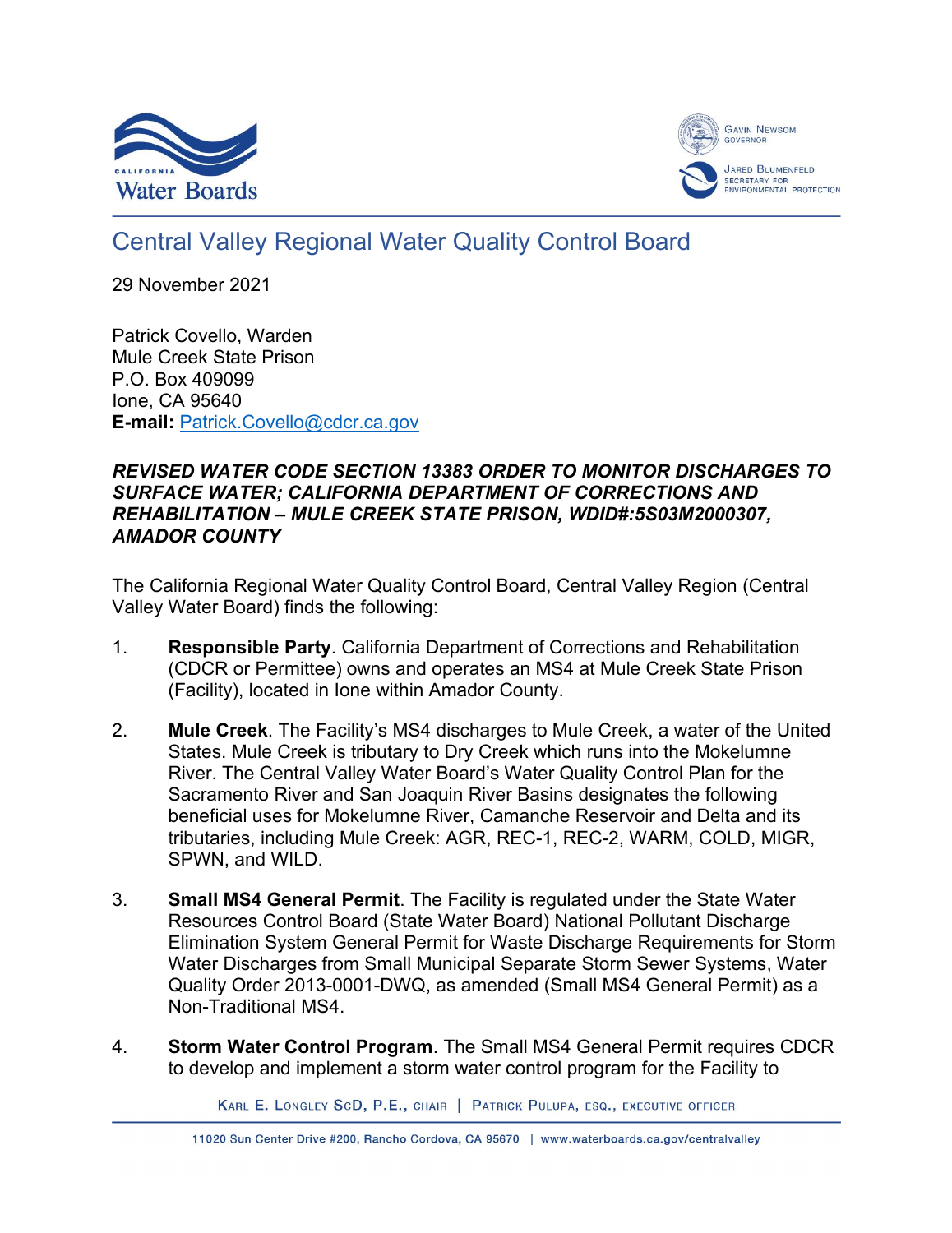reduce the discharge of pollutants from its MS4 to waters of the United States and ensure compliance with applicable water quality requirements.

5. **Excessive Irrigation Discharges.** The Permittee has been submitting weekly monitoring reports since 2018 pursuant to a Water Code Section 13267 Order issued by the Central Valley Water Board on 14 February 2018. Weekly monitoring reports documented large volumes of irrigation water being discharged through the Facility's MS4 into Mule Creek.

A Non-Storm Water Discharge Report (Report) was required to be submitted by 1 February 2021, under a 22 December 2020 Water Code 13383 Order issued by the Central Valley Water Board. The Report required the Permittee to (1) demonstrate how the non-storm water discharge is in compliance with the Discharge Prohibitions in the Small MS4 General Permit; or (2) if the non-storm water discharge does not comply with the Discharge Prohibitions, provide a proposed plan, subject to Central Valley Water Board staff approval, to eliminate the non-storm water discharge. The proposed plan shall include the following: (a) details of proposed best management practices (BMPs) to be implemented to eliminate the non-storm water discharge, (b) details of interim actions to mitigate impact of non-storm water discharges to Mule Creek, (c) implementation schedule of the BMPs, and (d) date for expected compliance with the Discharge Prohibitions.

In accordance with the 22 December 2020 Water Code 13383 Order, the Permittee submitted a Non-Storm Water Discharge Report on 1 February 2021. The Non-Storm Water Discharge Report did not demonstrate compliance with the Small MS4 General Permit Discharge Prohibitions and Central Valley Water Board staff sent a comment letter on 29 June 2021 requesting additional information for a proposed plan (i.e., Non-Storm Water Discharge Elimination Plan) subject to Central Valley Water Board staff approval to eliminate the nonstorm water discharge.

The Permittee submitted the Non-Storm Water Discharge Elimination Plan (Plan) on 1 September 2021. According to the Plan, the Permittee has implemented BMPs to minimize non-storm water discharges, which include adjusting the irrigation schedule, returning non-storm water flows to the onsite wastewater treatment plant, and installing flow meters at the internal slide gates, identified as MCSP 5 and MCSP6, to monitor the amount of non-storm water flow being routed to the wastewater treatment plant and any flows passing through the internal slide gates at MCSP5 and MCSP6.

Permanent mitigation of the non-storm water flows is part of the Settlement Agreement and Stipulation for Entry of Administrative Civil Liability Order, Order No. R5-2021-0001, where the Permittee has agreed to an Enhanced Compliance Action (ECA) called the Mule Creek State Prison – Landscape Irrigation System Replacement Project, which will install new piping for the irrigation system. The expected date of completion of the ECA is February 2025. In the interim, the Permittee will continue to implement the BMPs, above, and in addition, will install flow monitoring structures at the Mule Creek MS4 outfalls, identified as MCSP2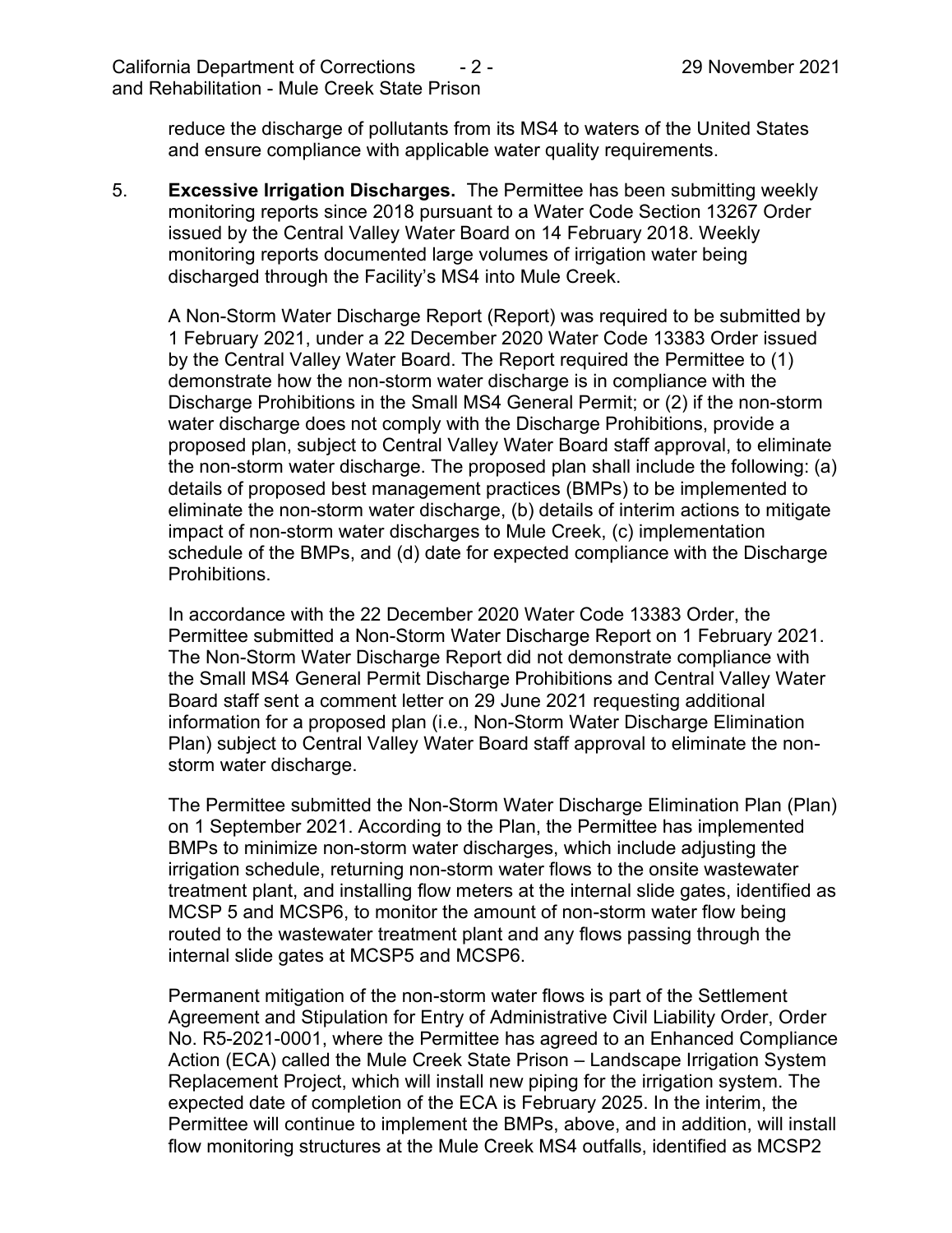and MCSP3, to accurately demonstrate whether non-storm water flows are discharging into Mule Creek. Installation of the permanent monitoring structures at the Mule Creek MS4 outfalls is expected to be completed in November 2021.

- 6. **Water Code Section 13383**. Under Water Code section 13383, subdivision (a), the regional board "may establish monitoring, inspection, entry, reporting, and recordkeeping requirements . . . for any person who discharges, or proposes to discharge, to navigable waters . . . ." The regional board "may require any person subject to this section to establish and maintain monitoring equipment or methods, including, where appropriate, biological monitoring methods, sample effluent as prescribed, and provide other information as may be reasonably required." (Water Code, § 13383, subd. (b); see also 33 U.S.C. § 1318(a); 40 C.F.R. § 122.41(h).)
- 7. **Potential Liability for Noncompliance**. Pursuant to Water Code section 13385, any person who violates a requirement established pursuant to section 13383 may be subject to an administrative civil liability up to \$10,000 for each day in which the violation occurs. The Central Valley Water Board may also seek judicially imposed civil liabilities up to \$25,000 for each day in which the violation occurs.
- 8. **Need for Monitoring and Reporting Requirements**. Due to potential water quality impacts to Mule Creek while the Facility's storm water control program is being fully developed and implemented and to ensure compliance with Small MS4 General Permit requirements, the Central Valley Water Board has determined that an interim monitoring and reporting program is necessary to monitor MS4 discharges from the Facility to Mule Creek.

The requirements in this Order supplement and do not supersede existing monitoring and reporting requirements under the Small MS4 General Permit.

9. **Delegated Authority**. This Order is issued under authority delegated to the Central Valley Water Board's Executive Officer pursuant to Resolution R5-2018- 0057 and Water Code section 13223.

**IT IS HEREBY ORDERED** that, pursuant to Water Code section 13383, the 22 December 2020 Water Code Section 13383 Order to Monitor Discharges to Surface Water issued to CDCR is rescinded except for enforcement purposes and CDCR shall comply with the following monitoring and reporting requirements set forth below:

# **I. REPORTING REQUIREMENTS**

A. **Quarterly Monitoring Report.** Permittee shall submit a Quarterly Monitoring Report by **1 May, 1 August, 1 November, and 1 February annually**. The Quarterly Monitoring Reports shall cover the following periods: (1) 1 January through 31 March, (2) 1 April through 30 June, (3) 1 July through 30 September, and (4) 1 October through December. The Quarterly Monitoring Report shall provide monitoring data and toxicity test results for the quarter and a copy of all sample documents, including chain of custody forms, toxicity test results, and all associated laboratory documents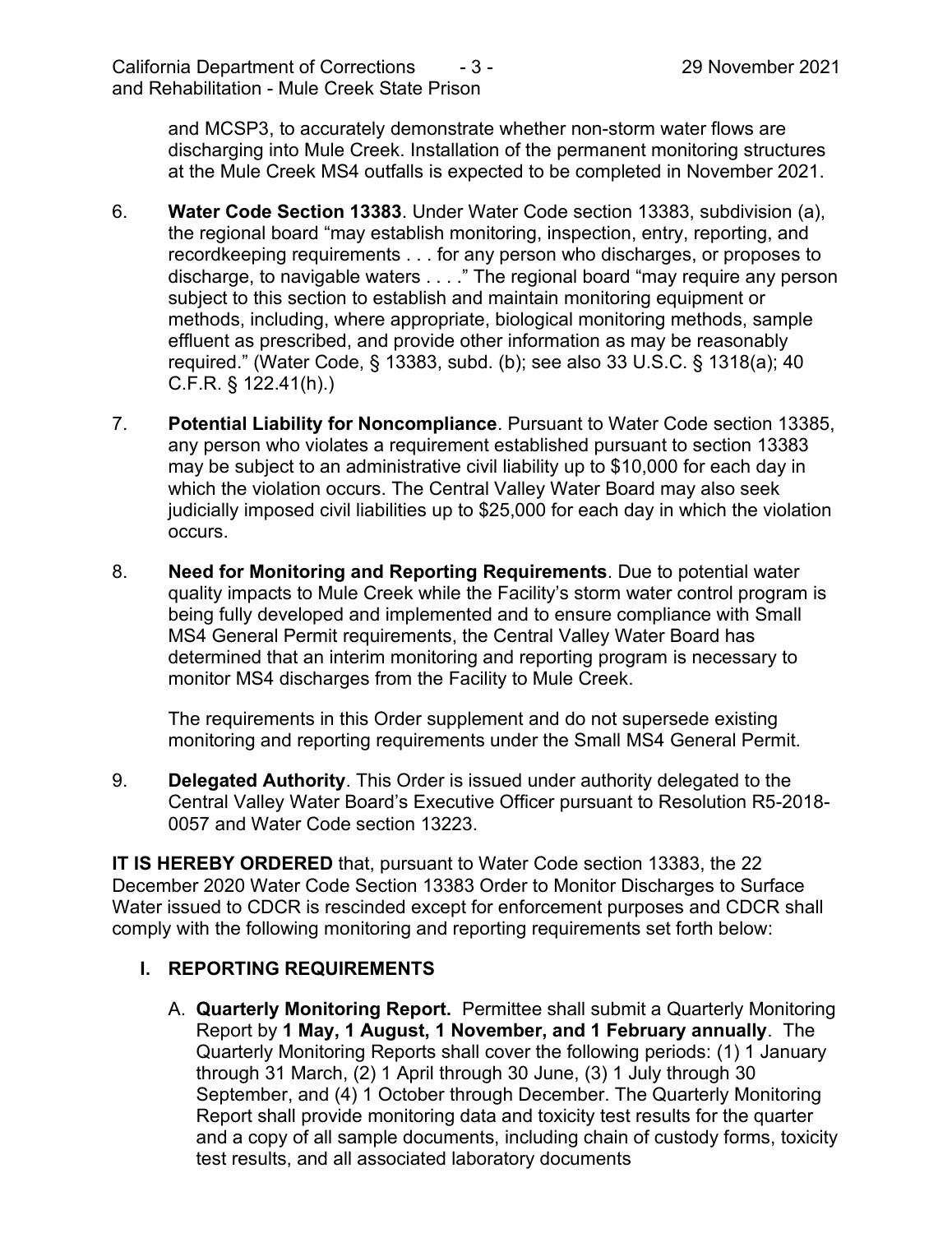- B. **Annual Report.** The Small MS4 General Permit requires an Annual Report to be submitted by 15 October. The following additional information shall be included in the Annual Report:
	- 1. Toxicity Testing
		- a) The dates of sample collection and initiation of each toxicity test;
		- b) A summary of the reported toxicity test results according to the test methods manual chapter on report preparation and test review; and
		- c) All results for MS4 outfall parameters monitored concurrently with the toxicity test(s).
	- 2. Monitoring data for the fiscal year covering 1 July through 30 June.
- C. **Discharge Notification**. The Permittee shall notify the Central Valley Water Board within 24 hours of the Facility discharging through the MS4 to the receiving water. Notification shall be submitted into the SMARTS database and via e-mail to: RB5S-CentralValleySacramento@waterboards.ca.gov.
- D. **Certification**. Any person signing a document submitted under this Order shall make the following Certification:

I certify under penalty of law that I have personally examined and am familiar with the information submitted in this document and all attachments and that, based on my knowledge and on my inquiry of those individuals immediately responsible for obtaining the information, I believe that the information is true, accurate, and complete. I am aware that there are significant penalties for submitting false information, including the possibility of fine and imprisonment.

E. **Submission**. All reports, notifications, and monitoring data shall be submitted into the SMARTS database. The monitoring data must be in an electronic format where the data can be manipulated.

### **II. MONITORING REQUIREMENTS**

- A. **Monitoring Samples**. Samples and measurements taken as required herein shall be representative of the volume and nature of the monitored discharge. All samples shall be taken at the monitoring locations specified below and, unless otherwise specified, before the monitored flow joins or is diluted by any other waste stream, body of water, or substance.
- B. **Quality Assurance and Control**. Chemical, bacteriological, and bioassay analyses of any material required by this Order shall be conducted by a laboratory accredited for such analyses by the State Water Board, Division of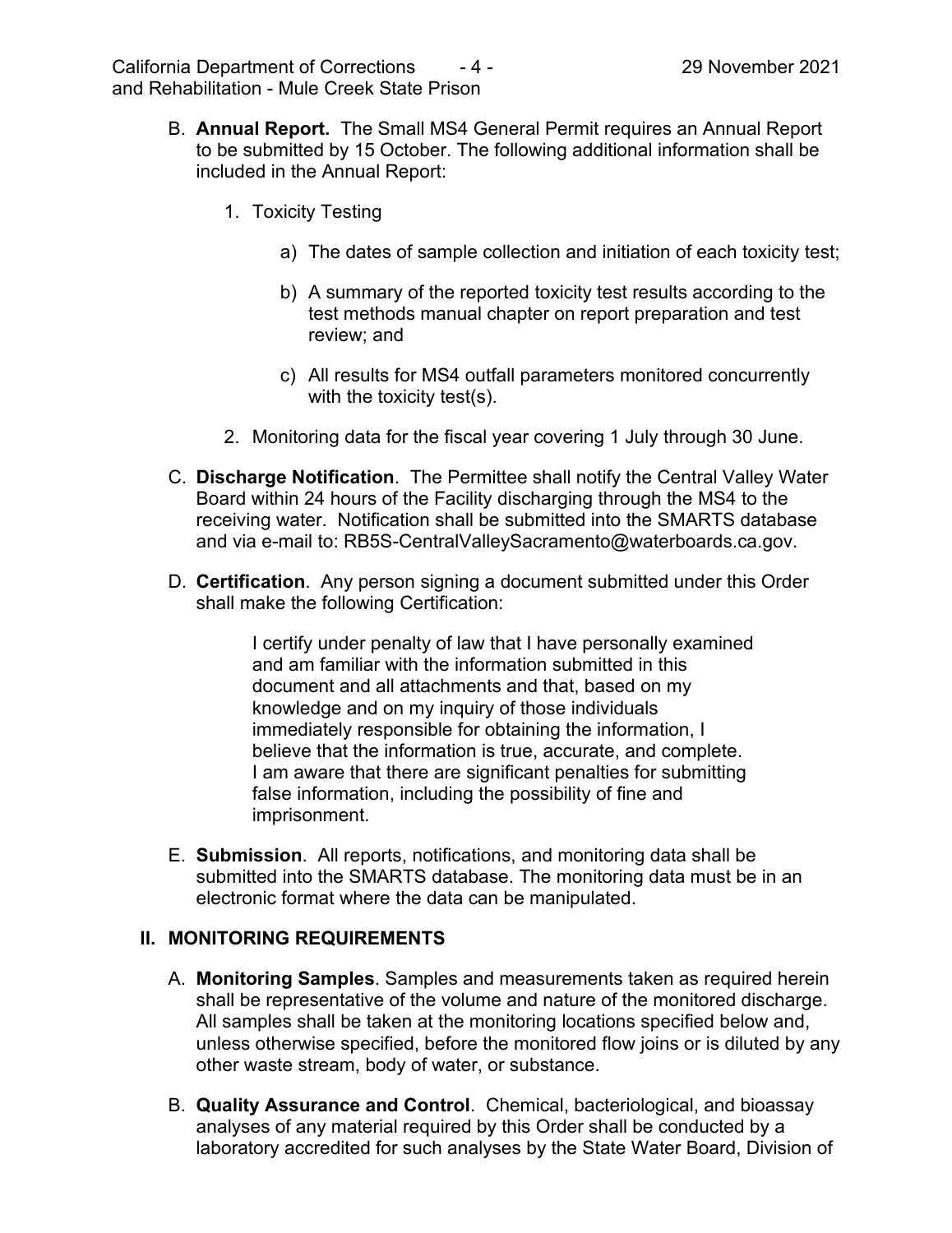Drinking Water (DDW), in accordance with the provision of Water Code section 13176. Laboratories that perform sample analyses must be identified in all monitoring reports submitted to the Central Valley Water Board. Data generated from field measurements such as pH, dissolved oxygen (DO), electrical conductivity (EC), turbidity, and temperature are exempt pursuant to Water Code Section 13176. A manual containing the steps followed in this program for any field measurements such as pH, DO, EC, turbidity, and temperature must be kept onsite and shall be available for inspection by Central Valley Water Board staff. The Permittee must demonstrate sufficient capability (qualified and trained employees, properly calibrated and maintained field instruments, etc.) to adequately perform these field measurements. The Quality Assurance-Quality Control Program must conform to U.S. EPA guidelines or to procedures approved by the Central Valley Water Board.

- C. **Monitoring Instruments and Devices**. Appropriate flow measurement devices and methods consistent with accepted scientific practices shall be selected and used to ensure the accuracy and reliability of measurements of the volume of monitored discharges. All monitoring instruments and devices used by the Permittee to fulfill the prescribed monitoring program shall be properly maintained and calibrated as necessary, at least yearly, to ensure their continued accuracy. All flow measurement devices shall be calibrated at least once per year to ensure continued accuracy of the devices.
- D. **Analytical Methods**. The Permittee shall use the laboratory analytical methods in accordance with the Analytical Methods Report, submitted by the Permittee on 15 September 2020.

# **III. MONITORING LOCATIONS**

- A. **Monitoring Locations**. The Permittee shall establish the monitoring locations identified in Table A.
- B. **Executive Officer Approval**. Monitoring locations shall not be changed without notification to and the approval of the Executive Officer.

| <b>Discharge</b><br><b>Point</b><br><b>Name</b> | <b>Monitoring</b><br><b>Location Name</b> | <b>Monitoring Location Description<sup>1</sup></b>                       |
|-------------------------------------------------|-------------------------------------------|--------------------------------------------------------------------------|
|                                                 | RAIN-1                                    | Rain gage located at the Mule Creek<br><b>Wastewater Treatment Plant</b> |
|                                                 | MCSP1<br>(RSW-001)                        | Upstream receiving water location                                        |
| 001                                             | MCSP <sub>5</sub><br>(OUTFALL-1)          | MS4 slide gate                                                           |
| $001-W$                                         | MCSP5-W                                   | MS4 diversion to the Mule Creek Wastewater<br><b>Treatment Plant</b>     |

# **Table A. Monitoring Station Locations**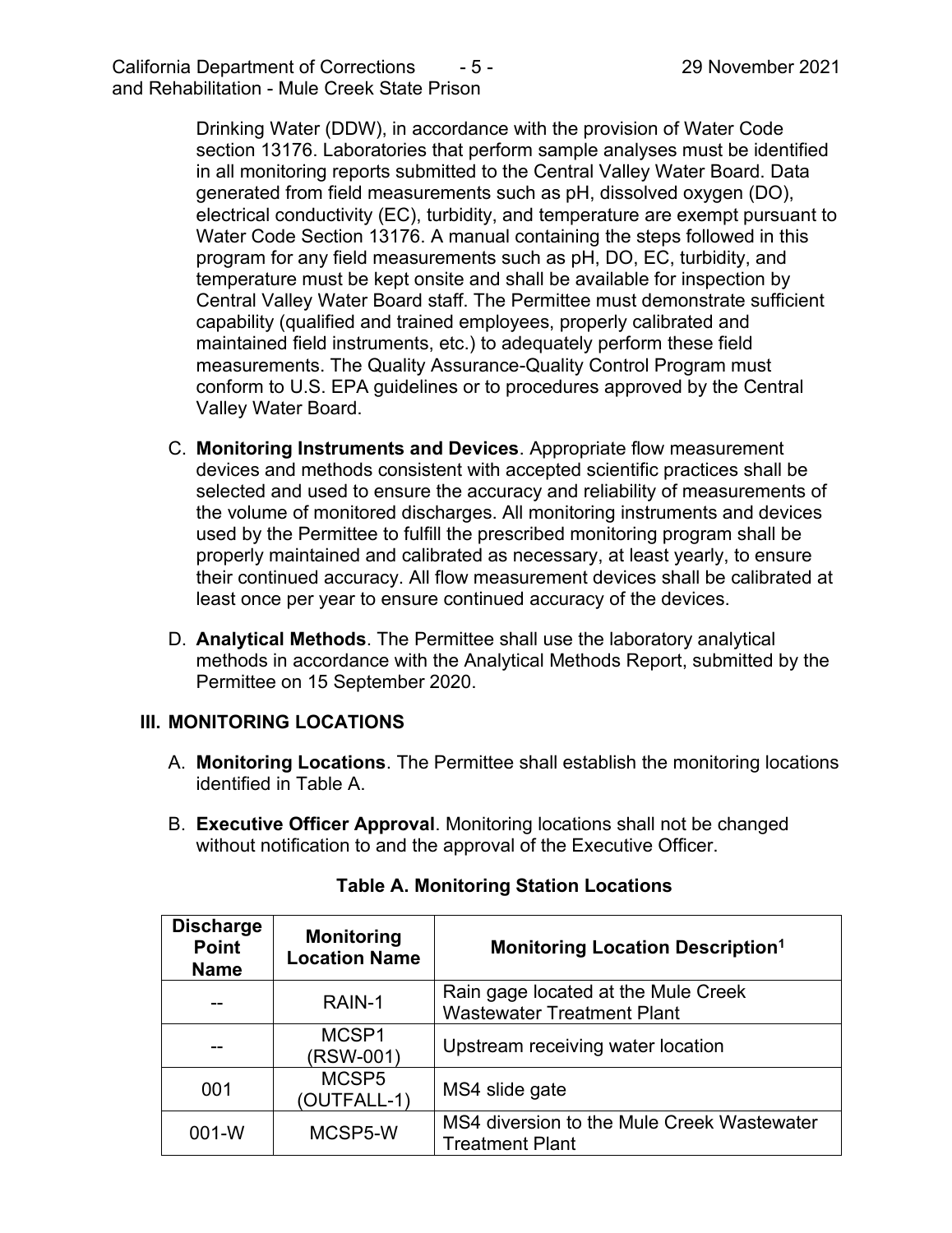| <b>Discharge</b><br><b>Point</b><br><b>Name</b> | <b>Monitoring</b><br><b>Location Name</b> | <b>Monitoring Location Description<sup>1</sup></b>                                            |
|-------------------------------------------------|-------------------------------------------|-----------------------------------------------------------------------------------------------|
| 002                                             | MCSP <sub>6</sub><br>(OUTFALL-2)          | MS4 slide gate                                                                                |
| 002-W                                           | MCSP6-W                                   | MS4 diversion to the Mule Creek Wastewater<br><b>Treatment Plant</b>                          |
| 003                                             | MCSP <sub>2</sub><br>(OUTFALL-3)          | <b>MS4 outfall into Mule Creek</b>                                                            |
| 004                                             | MCSP <sub>3</sub><br>(OUTFALL-4)          | MS4 outfall into Mule Creek                                                                   |
|                                                 | MCSP4<br>(RSW-002)                        | Downstream receiving water location<br>approximately 200 feet downstream (south) of<br>MCSP3. |
|                                                 | IRR                                       | <b>Irrigation Flow Meter</b>                                                                  |

Table Notes:

1. Monitoring locations are shown in Figure 1 of this Order.

### **IV. MS4 OUTFALL MONITORING REQUIREMENTS**

**Effective immediately and until the Permittee provides notification to Central Valley Water Board staff that the flow monitoring structures are operational at Discharge Points 003 and 004**, when discharging through the MS4 at 001, the Permittee shall monitor discharges from the Facility at Monitoring Location MCSP5, as shown in Table B. When discharging at 002, the Permittee shall monitor discharges at Monitoring Location MCSP6, as shown in Table B.

**Effective upon notification of Central Valley Water Board staff that the flow monitoring structures at Discharge Points 003 and 004 are operational**, the Permittee may discontinue monitoring discharges at 001 and 002 and begin monitoring discharges at 003 and 004. When discharging through the MS4 at 003, the Permittee shall monitor MS4 outfall discharges at MCSP2, as shown in Table B, and when discharging at 004, the Permittee shall monitor discharges at MCSP3, as shown in Table B.

MS4 outfall monitoring shall be collected concurrently (i.e., within four (4) hours) with receiving water monitoring specified in Table C.

| Parameter <sup>1</sup>                         | <b>Units</b>              | <b>Sample</b><br><b>Type</b> | <b>Minimum</b><br><b>Sampling</b><br><b>Frequency</b> |
|------------------------------------------------|---------------------------|------------------------------|-------------------------------------------------------|
| <b>Total Volume Discharged</b><br>during Event | <b>Million</b><br>Gallons | Calculated                   | 1/event                                               |
| <b>Start of Discharge Event</b>                | Time                      | Gage                         | 1/event                                               |
| <b>End of Discharge Event</b>                  | Time                      | Gage                         | 1/event                                               |
| <b>Duration of Discharge Event</b>             | <b>Hours</b>              | Calculated                   | 1/event                                               |

# **Table B. MS4 Outfall Monitoring**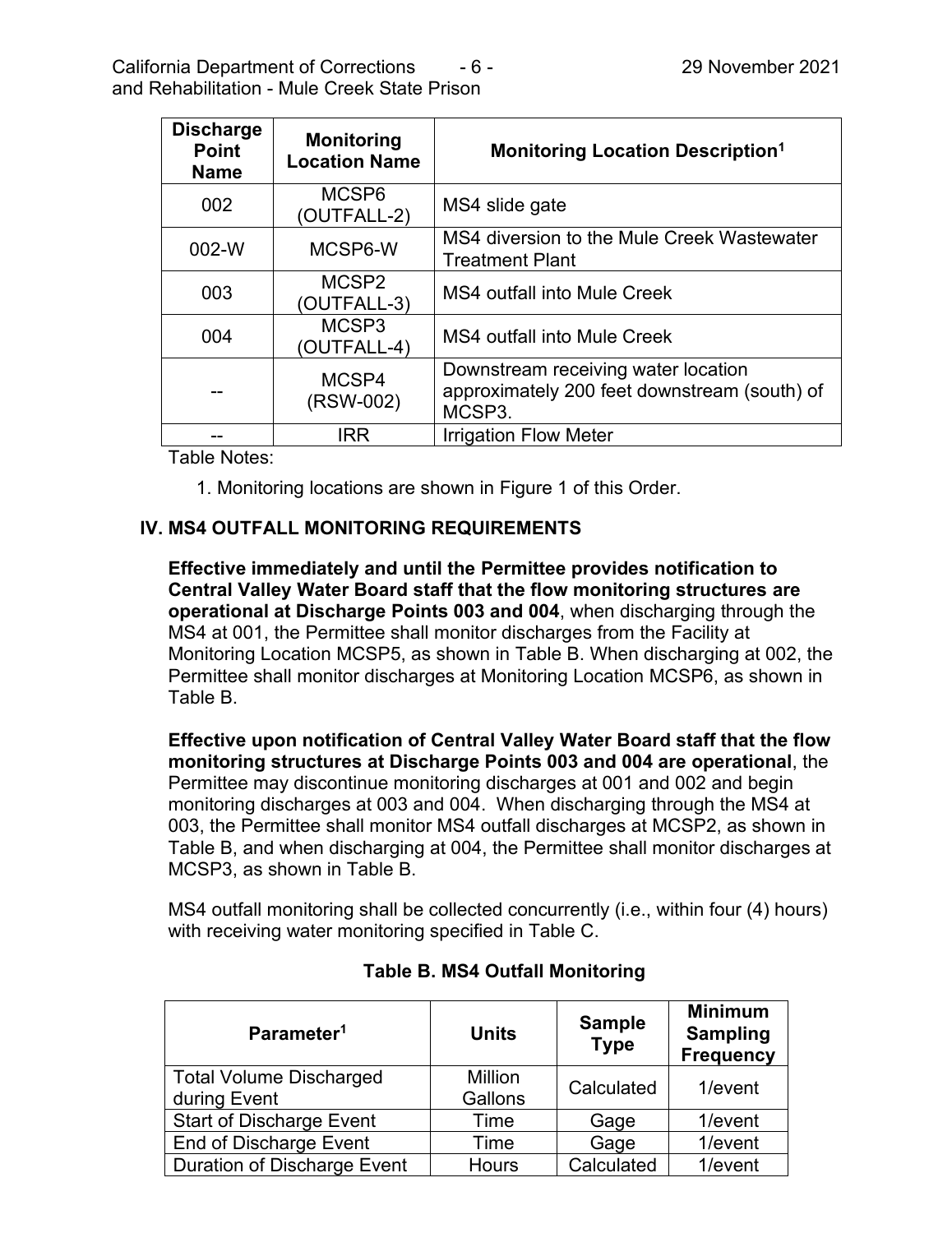| Parameter <sup>1</sup>                                             | <b>Units</b>             | <b>Sample</b><br><b>Type</b> | <b>Minimum</b><br><b>Sampling</b><br><b>Frequency</b> |
|--------------------------------------------------------------------|--------------------------|------------------------------|-------------------------------------------------------|
| <b>Biochemical Oxygen Demand</b><br>5-day @ 20°C (BOD)             | mg/L                     | Grab                         | 1/event                                               |
| <b>Chemical Oxygen Demand</b><br>(COD)                             | mg/L                     | Grab                         | 1/event                                               |
| <b>Dissolved Organic Carbon</b><br>(DOC)                           | mg/L                     | Grab                         | 1/event                                               |
| Dissolved Oxygen                                                   | mg/L                     | Grab                         | 1/event                                               |
| <b>Electrical Conductivity (EC)</b><br>@ 25°C                      | umhos/cm                 | Grab                         | 1/event                                               |
| Oil & Grease                                                       | mg/L                     | Grab                         | $1/$ event                                            |
| Ammonia (Total as N)                                               | mg/L                     | Grab                         | $1/$ event                                            |
| рH                                                                 | Standard<br><b>Units</b> | Grab                         | $1/$ event                                            |
| <b>Settleable Solids</b>                                           | mI/L                     | Grab                         | $1/$ event                                            |
| Temperature                                                        | $^{\circ}C$              | Grab                         | $1/$ event                                            |
| <b>Total Dissolved Solids (TDS)</b>                                | mg/L                     | Grab                         | $1/$ event                                            |
| Total Hardness, (as CaCO <sub>3</sub> )                            | mg/L                     | Grab                         | $1/$ event                                            |
| <b>Total Suspended Solids</b><br>(TSS)                             | mg/L                     | Grab                         | $1/$ event                                            |
| <b>Turbidity</b>                                                   | <b>NTU</b>               | Grab                         | $1/$ event                                            |
| E. coli                                                            | CFU/100 mL               | Grab                         | $1/$ event                                            |
| Aluminum, Total recoverable <sup>2</sup>                           | µg/L                     | Grab                         | $1/$ event                                            |
| Arsenic, Total recoverable                                         | $\mu$ g/L                | Grab                         | 1/ event                                              |
| Copper, Dissolved                                                  | µg/L                     | Grab                         | $1/$ event                                            |
| Iron, Total Recoverable <sup>2</sup>                               | $\mu$ g/L                | Grab                         | $1/$ event                                            |
| Lead, Dissolved                                                    | µg/L                     | Grab                         | $1/$ event                                            |
| Manganese, Total<br>Recoverable <sup>2</sup>                       | $\mu$ g/L                | Grab                         | $1/$ event                                            |
| Zinc, Dissolved                                                    | $\mu$ g/L                | Grab                         | $1/$ event                                            |
| <b>Volatile Organic Compounds</b><br>(VOCs) per EPA Method<br>8260 | $\mu$ g/L                | Grab                         | $1/$ event                                            |

Table Notes:

- 1. Analytical Methods. All parameters shall be analyzed using the analytical methods described in 40 CFR Part 136, unless approved by the Executive Officer.
- 2. Aluminum, Manganese, and Iron. Samples may be passed through a 1.5-micron filter to reduce filterable residue prior to analysis. Filter size recommended in EPA Approved Methods 30 CFR Part 136 for Total Dissolved Solids and Total Suspended Solids and is used for removing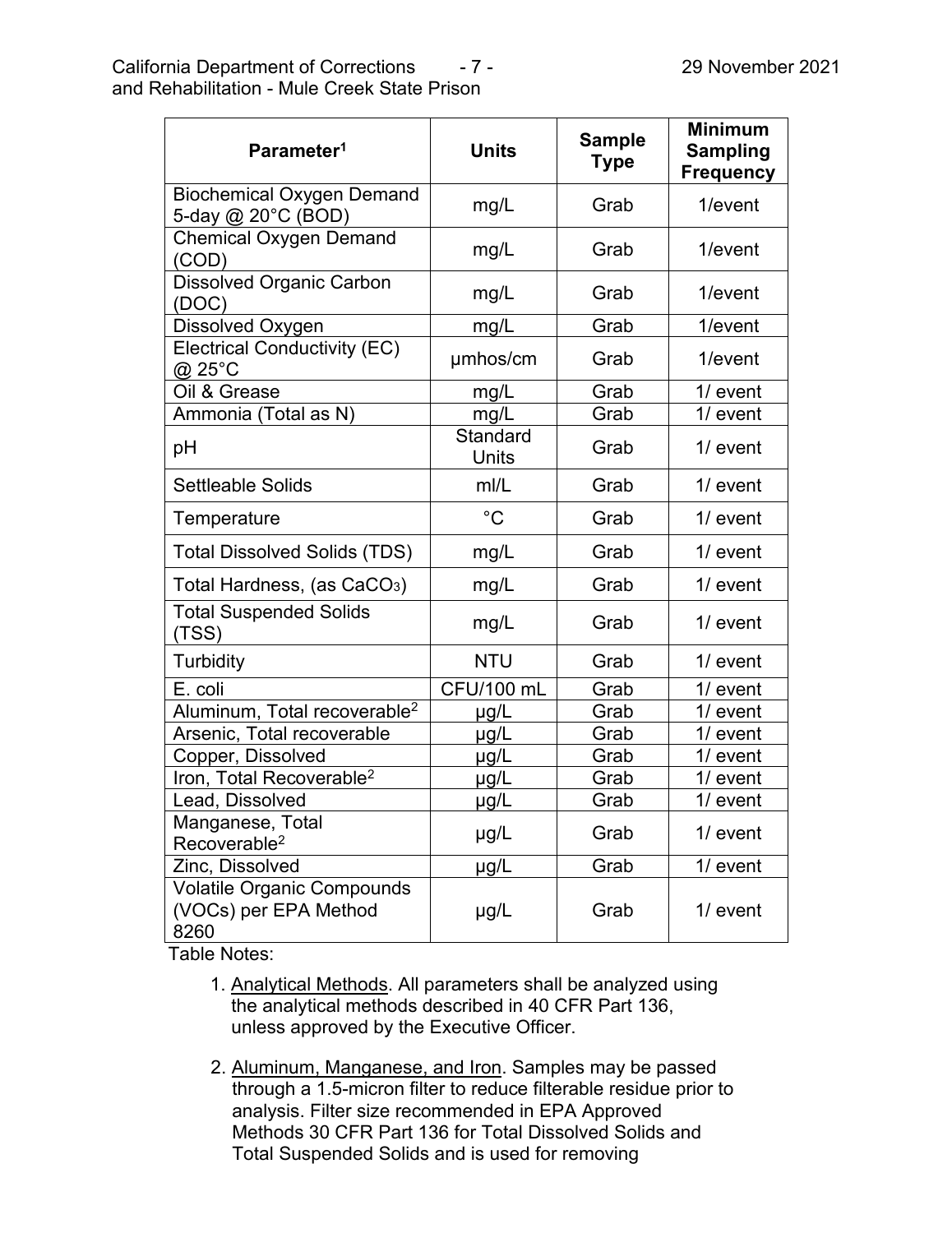suspended solids from a solid prior to analysis. Filtering the sample will remove suspended solids that may contribute to turbidity and color in samples that may negatively impact analytical results for metal concentrations while better representing the dissolved solids that may pass through a water treatment plant's filtration system.

3. For 1/event monitoring, an event begins when there is a discharge from 001 and/or 002, or when operational, 003 and/or 004. The discharge out of 001 and/or 002, or 003 and/or 004 may stop and start throughout a single event but is considered a single event until the discharge ceases AND there has been at least seven (7) days between precipitation events.

## **V. RECEIVING WATER MONITORING REQUIREMENTS**

**When discharging through the MS4 to Mule Creek,** the Permittee shall monitor receiving water at Monitoring Locations MCSP1 and MCSP4 as shown in Table C. Receiving water monitoring shall be collected concurrently with MS4 outfall monitoring (i.e., within four (4) hours). If there is no upstream flow in Mule Creek (i.e., steady, and continuous stream) during the monitoring event, receiving water monitoring is not required and the Permittee shall note that in the Quarterly Monitoring Report.

| <b>Parameter</b>                                   | <b>Units</b>             | <b>Sample</b><br><b>Type</b> | <b>Minimum</b><br><b>Sampling</b><br><b>Frequency</b> |
|----------------------------------------------------|--------------------------|------------------------------|-------------------------------------------------------|
| <b>Dissolved Organic Carbon</b><br>(DOC)           | mg/L                     | Grab                         | 1/event                                               |
| Dissolved Oxygen (DO)                              | mg/L                     | Grab                         | $1/$ event                                            |
| <b>Electrical Conductivity (EC)</b><br>$@$ 25 $°C$ | umhos/cm                 | Grab                         | $1/$ event                                            |
| pH                                                 | Standard<br><b>Units</b> | Grab                         | $1/$ event                                            |
| Temperature                                        | $^{\circ}C$              | Grab                         | 1/ event                                              |
| Total Hardness (as CaCO <sub>3</sub> )             | mg/L                     | Grab                         | $1/$ event                                            |
| <b>Total Suspended Solids (TSS)</b>                | mg/L                     | Grab                         | 1/ event                                              |
| Turbidity                                          | <b>NTU</b>               | Grab                         | $1/$ event                                            |
| E. coli                                            | CFU/100 mL               | Grab                         | $1/$ event                                            |
| Aluminum, Total<br>Recoverable <sup>2</sup>        | $\mu$ g/L                | Grab                         | $1/$ event                                            |
| Arsenic, Total recoverable                         | $\mu$ g/L                | Grab                         | 1/ event                                              |
| Copper, Dissolved                                  | $\mu$ g/L                | Grab                         | 1/ event                                              |
| Iron, Total Recoverable <sup>2</sup>               | $\mu$ g/L                | Grab                         | $1/$ event                                            |
| Lead, Dissolved                                    | µg/L                     | Grab                         | $1/e$ vent                                            |

# **Table C. Receiving Water Monitoring**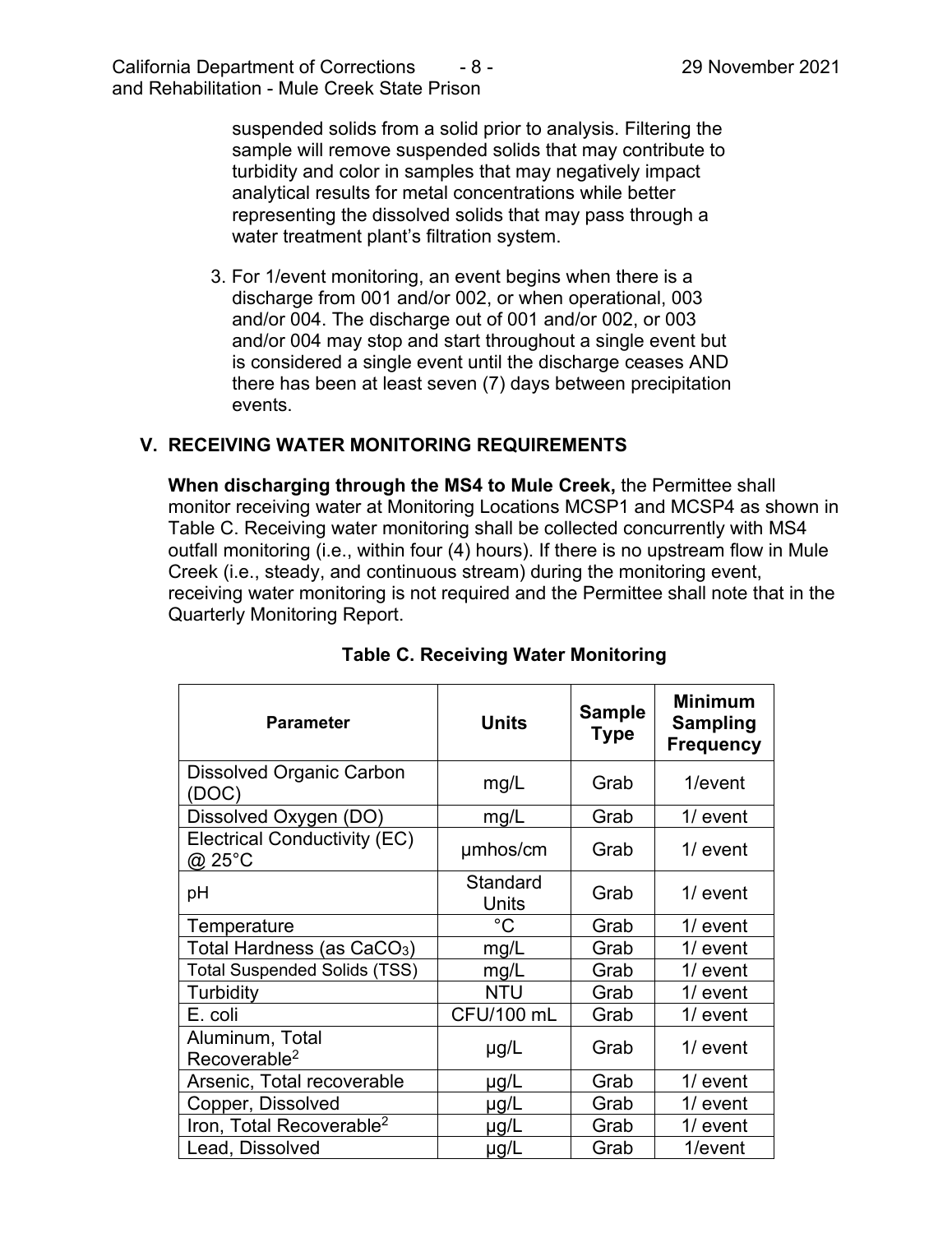| <b>Parameter</b>                             | <b>Units</b> | <b>Sample</b><br><b>Type</b> | <b>Minimum</b><br><b>Sampling</b><br><b>Frequency</b> |
|----------------------------------------------|--------------|------------------------------|-------------------------------------------------------|
| Manganese, Total<br>Recoverable <sup>2</sup> | $\mu$ g/L    | Grab                         | $1/$ event                                            |
| Zinc, Dissolved                              |              | Grab                         | $1/$ event                                            |

Table Notes:

- 1. Analytical Methods. All parameters shall be analyzed using the analytical methods described in 40 CFR part 136, unless approved by the Executive Officer.
- 2. Aluminum, Manganese, and Iron. Samples may be passed through a 1.5-micron filter to reduce filterable residue prior to analysis. Filter size recommended in EPA Approved Methods 30 CFR Part 136 for Total Dissolved Solids and Total Suspended Solids and is used for removing suspended solids from a solid prior to analysis. Filtering the sample will remove suspended solids that may contribute to turbidity and color in samples that may negatively impact analytical results for metal concentrations while better representing the dissolved solids that may pass through a water treatment plant's filtration system.
- 3. For 1/event monitoring, an event begins when there is a discharge from 001 and/or 002, or when operational, 003 and/or 004. The discharge out of 001 and/or 002, or 003 and/or 004 may stop and start throughout a single event but is considered a single event until the discharge ceases AND there has been at least seven (7) days between precipitation events.

# **VI. OTHER MONITORING REQUIREMENTS**

**Effective immediately,** the Permittee shall monitor at 001-W and 002-W for flows diverted to the Mule Creek Wastewater Treatment Plant, as shown in Table D. Irrigation volume shall be monitored at IRR and rainfall amount shall be monitored at RAIN-1, as shown in Table D.

| <b>Parameter</b>                                                                                        | <b>Units</b>           | <b>Sample Type</b> | <b>Minimum</b><br><b>Sampling</b><br><b>Frequency</b> |
|---------------------------------------------------------------------------------------------------------|------------------------|--------------------|-------------------------------------------------------|
| <b>Total Daily Flow</b><br>Diverted to the<br><b>Mule Creek</b><br>Wastewater<br><b>Treatment Plant</b> | <b>Million Gallons</b> | Calculated         | daily                                                 |

### **Table D. Other Monitoring**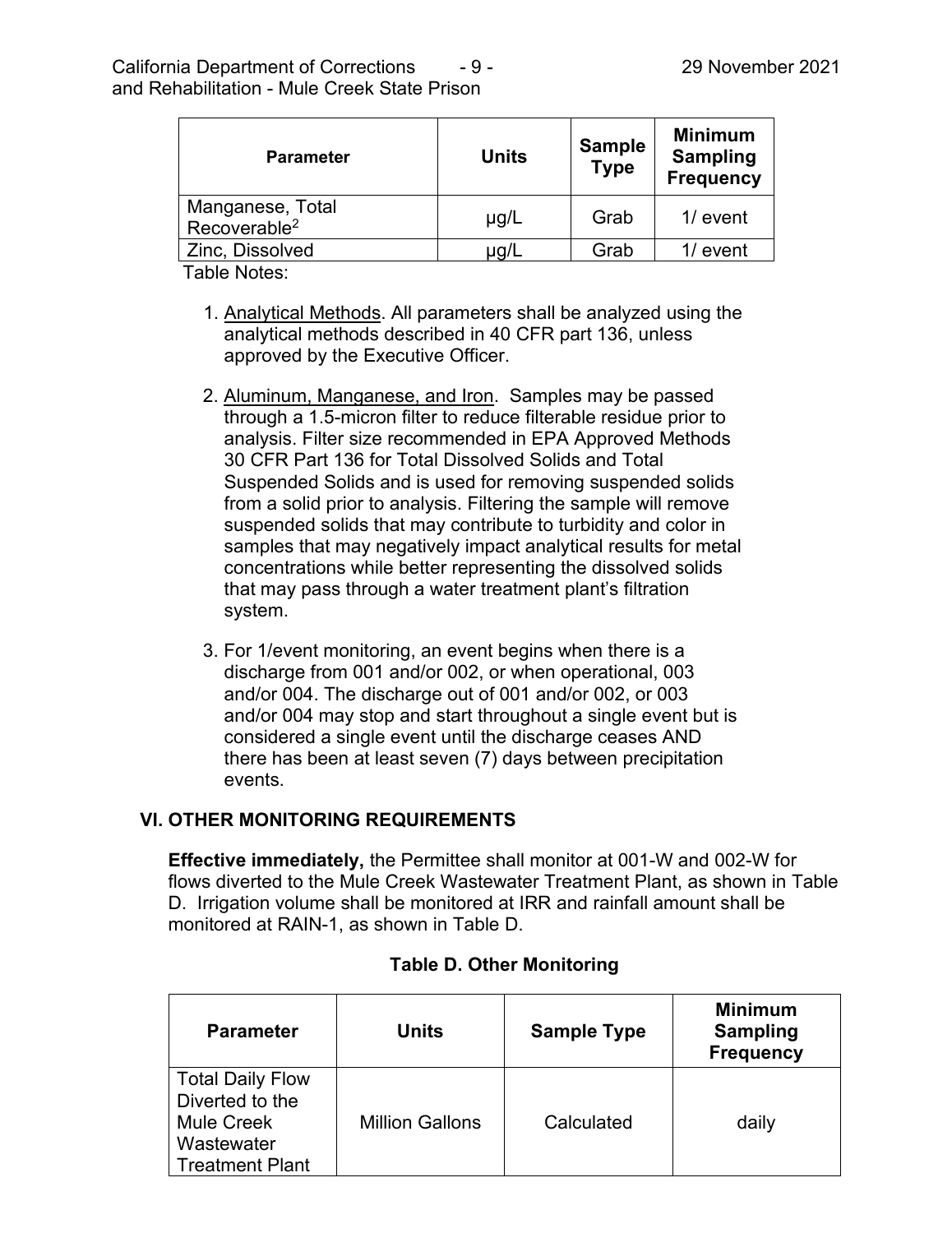| <b>Parameter</b>                        | Units   | <b>Sample Type</b> | <b>Minimum</b><br><b>Sampling</b><br><b>Frequency</b> |
|-----------------------------------------|---------|--------------------|-------------------------------------------------------|
| Total Daily<br><b>Irrigation Volume</b> | Gallons | Calculated/Gage    | daily                                                 |
| Rainfall, 24-hour<br>total              | Inches  | Gage               | daily                                                 |

# **VII. WATER COLUMN TOXICITY TESTING REQUIREMENTS**

- **A. Acute Toxicity Testing.** The Permittee shall conduct acute toxicity testing to determine whether the MS4 discharge is contributing to acute toxicity to the receiving water. The Permittee shall meet the following acute toxicity testing requirements:
	- 1. *Monitoring Frequency* While discharging and concurrent with MS4 outfall constituent sampling required in V, above, the Permittee shall perform acute toxicity testing twice per year (i.e., one sample January – June and another sample July – December).
	- 2. *Sample Types* The Permittee shall use static renewal testing. The receiving water samples shall be grab samples and shall be taken at MCSP1 and MCSP4. A sufficient sample must be collected to perform the required tests.
	- 3. *Test Species* The test species shall be fathead minnows (*Pimephales promelas*).
	- 4. *Methods* The acute toxicity testing samples shall be analyzed using EPA-821-R-02-012 (Methods for Measuring the Acute Toxicity of Effluents and Receiving Waters to Freshwater and Marine Organisms, Fifth Edition, USEPA, October 2002, or most recent edition).
	- 5. *Test Failure* If an acute toxicity test does not meet all test acceptability criteria, as specified in the test method, the Permittee must re-sample and re-test to satisfy the monitoring frequency requirement (i.e., twice per year sampling).

# **VIII. EFFECTIVE DATE**

This Order is effective immediately and remains in effect until rescinded by the Executive Officer.

# **IX. RIGHT TO PETITION**

Persons aggrieved by this Central Valley Water Board action may petition the State Water Board for review in accordance with Water Code section 13320, and California Code of Regulations, title 23, section 2050 et seq. The State Water Board must receive the petition by 5pm on the 30th day after the date of this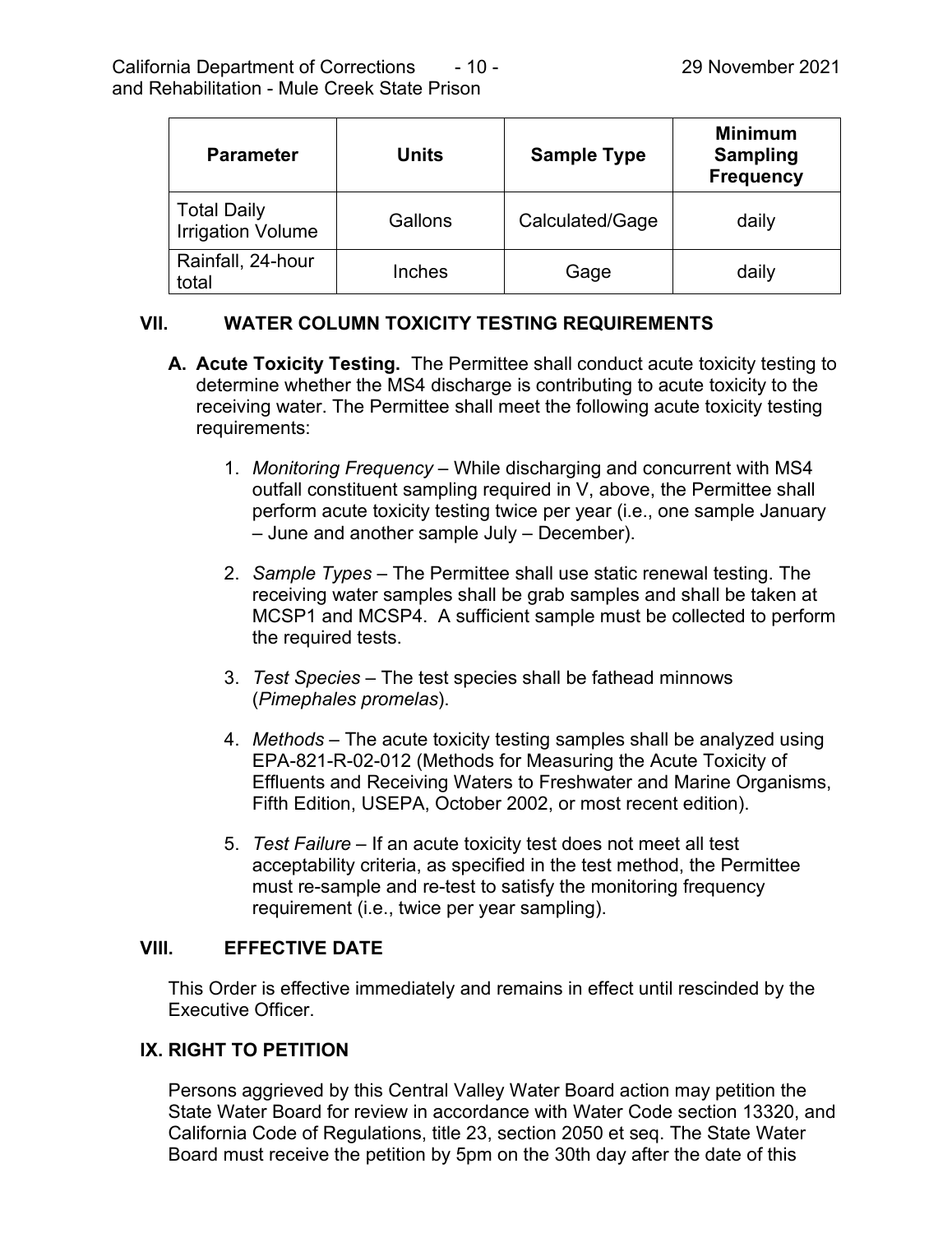Order, except that if the 30th day falls on a Saturday, Sunday or State holiday, in which case the petition must be received by the State Water Board by 5pm on the next business day. [Laws and regulations applicable to filing petitions](http://www.waterboards.ca.gov/public_notices/petitions/water_quality) are available on the internet (at the address below), and copies will also be provided upon request.

(http://www.waterboards.ca.gov/public\_notices/petitions/water\_quality)

If you have any questions, please contact Elizabeth Lee at (916) 464-4787 or at [Elizabeth.Lee@waterboards.ca.gov.](mailto:XXX.XXXX@waterboards.ca.gov)



For Patrick Pulupa Executive Officer

Attachment: Figure 1 – Mule Creek State Prison Water Sampling Locations, dated June 2018

cc: next page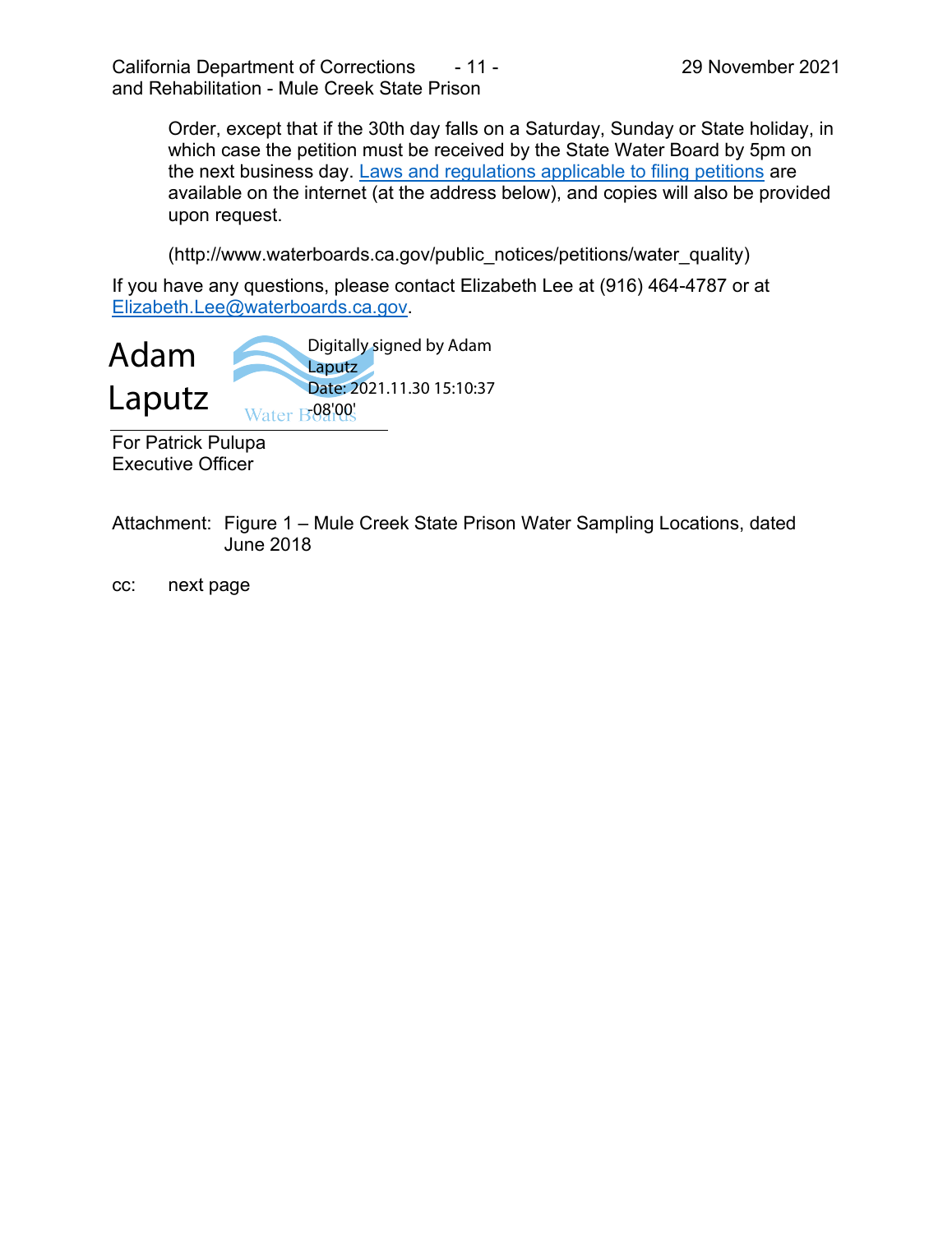California Department of Corrections - 12 - 29 November 2021 and Rehabilitation - Mule Creek State Prison

| CC: | [via E-mail]                                                                                  |
|-----|-----------------------------------------------------------------------------------------------|
|     | John Tinger, USEPA, San Francisco (Tinger.John@epa.gov)                                       |
|     | Grant Scavello, USEPA, San Francisco (Scavello.Grant@epa.gov)                                 |
|     | Nickolaus Knight, Office of Enforcement, State Water Resources Control Board                  |
|     | JJ Baum, Central Valley Regional Water Quality Control Board, Rancho Cordova                  |
|     | Bryan Smith, Central Valley Regional Water Quality Control Board, Redding                     |
|     | Kari Holmes, Central Valley Regional Water Quality Control Board, Rancho                      |
|     | Cordova                                                                                       |
|     | James Marshall, Central Valley Regional Water Quality Control Board, Rancho                   |
|     | Cordova                                                                                       |
|     | Rob Busby, Central Valley Regional Water Quality Control Board, Rancho                        |
|     | Cordova                                                                                       |
|     | Howard Hold, Central Valley Regional Water Quality Control Board, Rancho                      |
|     | Cordova                                                                                       |
|     | Kenny Croyle, Central Valley Regional Water Quality Control Board, Rancho                     |
|     | Cordova                                                                                       |
|     | Scott Armstrong, Central Valley Regional Water Quality Control Board, Rancho                  |
|     | Cordova                                                                                       |
|     | Lixin Fu, Central Valley Regional Water Quality Control Board, Rancho Cordova                 |
|     | Xuan Luo, Central Valley Regional Water Quality Control Board, Rancho                         |
|     | Cordova                                                                                       |
|     | Mohammad Farhad, Central Valley Regional Water Quality Control Board,                         |
|     | Rancho Cordova                                                                                |
|     | Gregor Larabee, California Department of Corrections and Rehabilitation                       |
|     | (Gregor.Laragee@cdcr.ca.gov)                                                                  |
|     | Estevan Fregeau, California Department of Corrections and Rehabilitation                      |
|     | (Estevan.Fregeau@cdcr.ca.gov)<br>Adam Wolfe, California Department of Corrections, Sacramento |
|     | (Adam.Wolfe@cdcr.ca.gov)                                                                      |
|     | Terry Bettencourt, California Department of Corrections, Sacramento                           |
|     | (Miles.Bettencourt@cdcr.ca.gov)                                                               |
|     | Eric Papathakis, California Department of Corrections, Sacramento                             |
|     | (Eric.Papathakis@cdcr.ca.gov)                                                                 |
|     | Felix Vasquez, California Department of Corrections, Sacramento                               |
|     | (Felix.Vasquez2@cdcr.ca.gov)                                                                  |
|     | Dean Borg, California Department of Corrections, Sacramento                                   |
|     | (Dean.Borg@cdcr.ca.gov)                                                                       |
|     | Anthony Stark, California Department of Corrections and Rehabilitation MCSP,                  |
|     | Ione (Anthony.Stark@cdcr.ca.gov)                                                              |
|     | Estevan Fregeau, California Department of Corrections and Rehabilitation                      |
|     | MCSP, Ione (Estevan.Fregeau@cdcr.ca.gov)                                                      |
|     | Anthony Orta, California Department of Corrections and Rehabilitation, MCSP,                  |
|     | Ione (Anthony.Orta@cdcr.ca.gov)                                                               |
|     | Michelle Opalenik, Amador Country Department of Environmental Health,                         |
|     | Jackson (mopalenik@amadorgov.org)                                                             |
|     | Rodney Plamondon, City of Ione (RPlamondon@ione-ca.com)                                       |
|     | Thomas Reed, City of Ione, Ione (TReed@ione-ca.com)                                           |
|     | Dan Epperson, City of Ione, Ione (DEpperson@ione-ca.com)                                      |
|     | Dominic Atlan, City of Ione, Ione (DAtlan@ione-ca.com)                                        |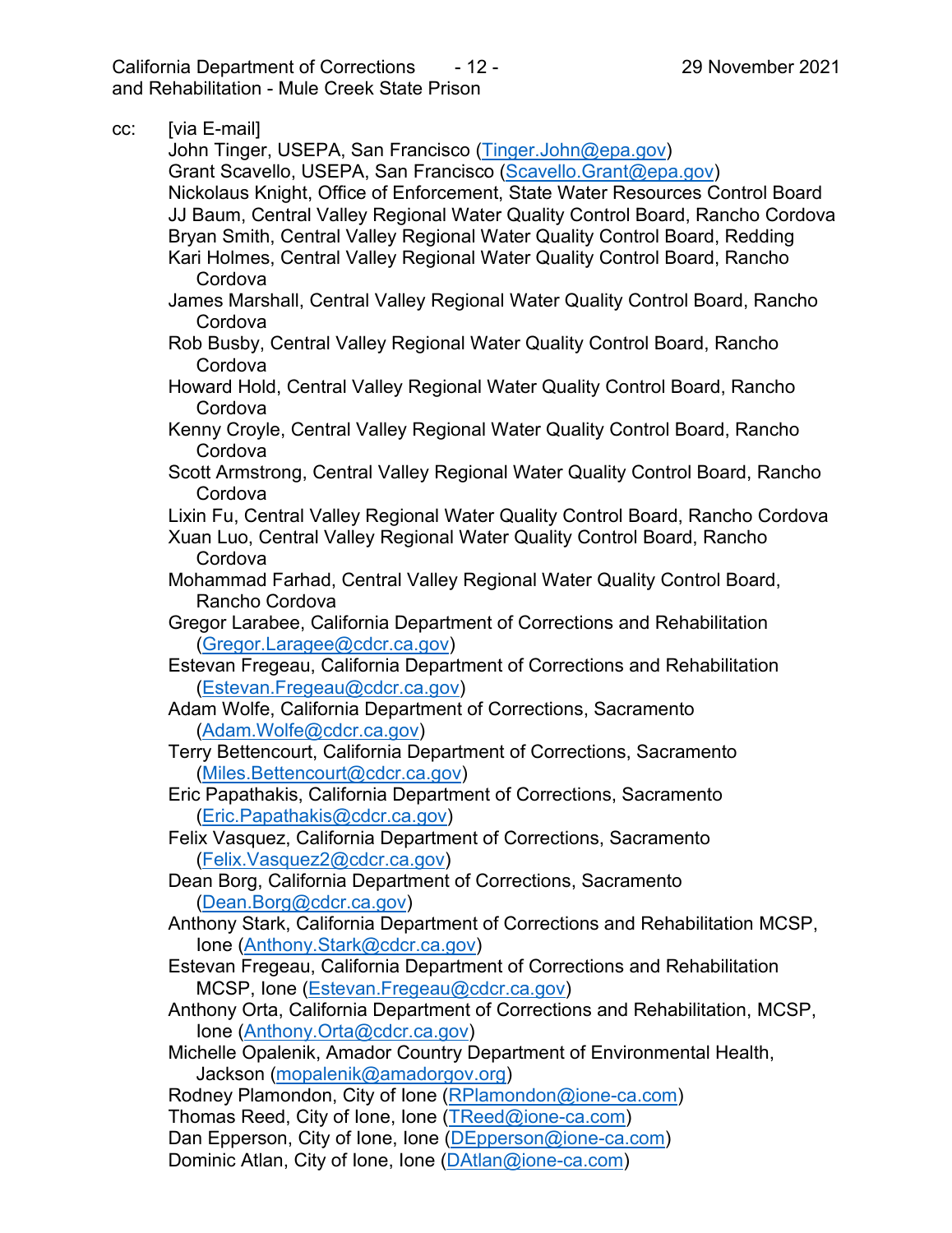California Department of Corrections - 13 - 29 November 2021 and Rehabilitation - Mule Creek State Prison

Stacy Rhoades, City of Ione, Ione [\(SRhoades@ione-ca.com\)](mailto:SRhoades@ione-ca.com) Lori McGraw, City of Ione, Ione ([LMcGraw@ione-ca.com\)](mailto:LMcGraw@ione-ca.com) Diane Wratten, City of Ione, Ione ([DWratten@ione-ca.com\)](mailto:DWratten@ione-ca.com) Michael Rock, City of Ione ([MRock@ione-ca.com\)](mailto:MRock@ione-ca.com) Amy Gedney, ARSA, City of Sutter Creek, Sutter Creek ([AGedney@cityofsuttercreek.org](mailto:AGedney@cityofsuttercreek.org)) Jennifer Buckman, Bartkiewicz, Kronick & Shanahan, APC, Sacramento ([Jennifer.Buck@wildlife.ca.gov\)](mailto:Jennifer.Buck@wildlife.ca.gov) Sally Baron, Rancho Cordova [\(hardcorecourser@gmail.com\)](mailto:hardcorecourser@gmail.com) Virginia Silva, Ione David Anderson, Mokelumne Hill [\(dcanders58@yahoo.com](mailto:dcanders58@yahoo.com)) Jim Scully, Ione [\(j.scully22@gmail.com](mailto:j.scully22@gmail.com)) Andrew Packard, The Law Offices of Andrew L. Packard, Petaluma ([andrew@packardlawoffices.com](mailto:andrew@packardlawoffices.com)) Gene Tanaka, Best Best & Krieger ([gene.tanaka@bbklaw.com](mailto:gene.tanaka@bbklaw.com)) Shawn Hagerty, Best Best & Krieger ([shawn.hagerty@bbklaw.com](mailto:shawn.hagerty@bbklaw.com)) Rebecca Andrews, Best Best & Krieger [\(rebecca.andrews@bbklaw.com](mailto:rebecca.andrews@bbklaw.com)) Will Carlon, The Law Offices of Andrew L. Packard ([wncarlon@packardlawoffices.com\)](mailto:wncarlon@packardlawoffices.com) Erica Maharg, Aqua Terra Aeris Law Group [\(eam@atalawgroup.com](mailto:eam@atalawgroup.com)) Bill Jennings, California Sportfishing Protection Alliance ([deltakeep@me.com](mailto:deltakeep@me.com)) Jack Mitchell, Ledger Dispatch [\(jmitchell@ledger.news](mailto:jmitchell@ledger.news)) Greg Morris ([greg8355@gmail.com](mailto:greg8355@gmail.com))